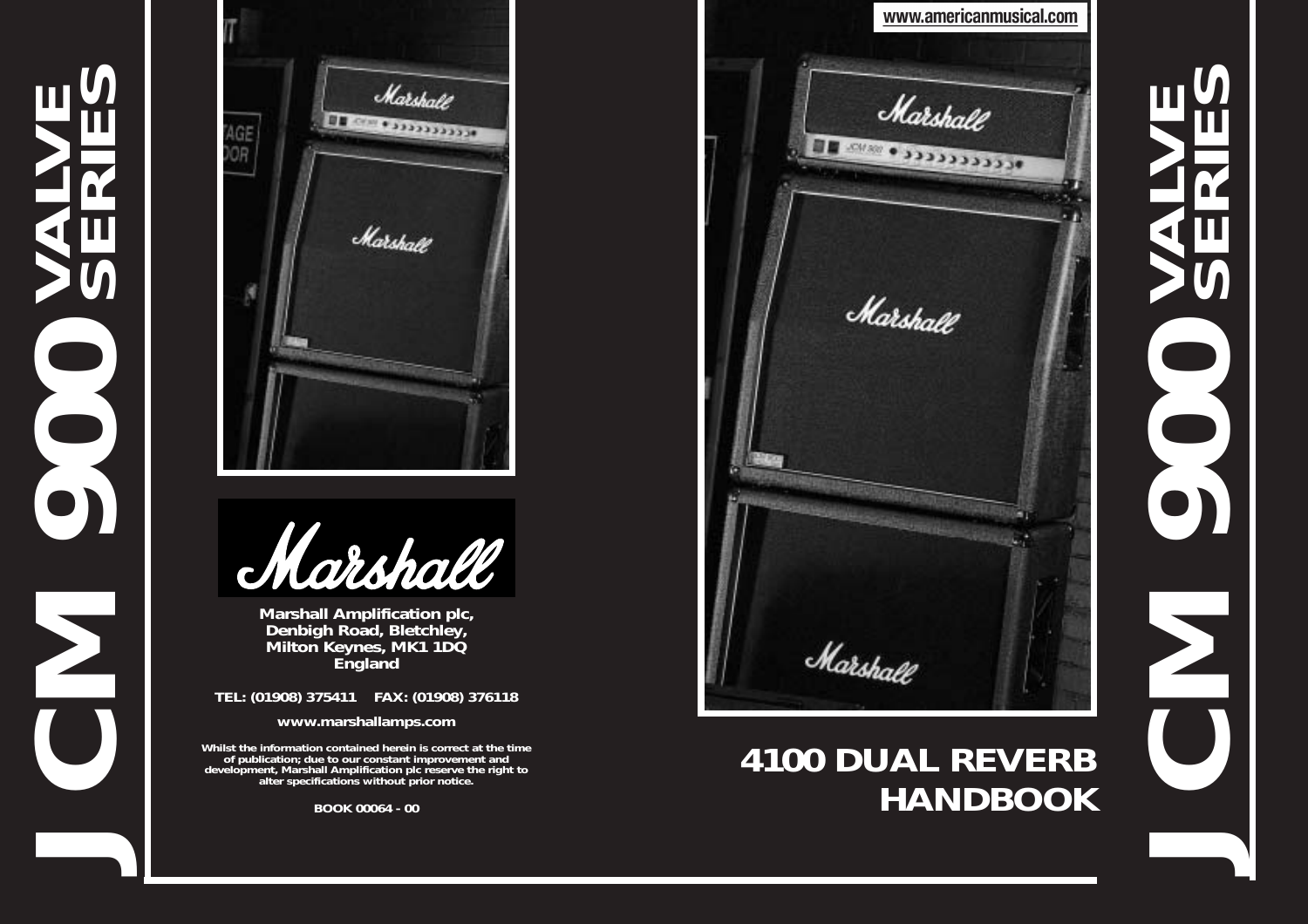

### www.americanmusical.com

*From the Chairman*

I would like to thank you personally for selecting one of our Marshall JCM 900 valve amplifiers. For over three decades my company has been dedicated to the design and manufacture of the finest amplification systems in the world.

By 'listening' to guitarists from all over the world we know that their needs are constantly changing, demanding more from their amplification.

The only way to cope with these new demands is to invest into the research & development of new models capable of fulfilling their ever more extreme

In all the JCM 900 models there are degrees of innovation to give extra high gain, wider tone control and greater connection flexibility to provide you with the widest possible sound variations. In addition the incorporation of new circuitry and the unique 'output valve protection circuit' has increased the renowned Marshall reliability even

I wish you great success with your new amplifier.

Juin Macahael

requirements. This investment has led to remarkable innovation within our product ranges

over the years.

further.

# *WARNING! - Important safety instructions*

### *WARNING: This apparatus must be earthed!*

- **PLEASE** read this instruction manual carefully before switching on.
- **B ALWAYS** use the supplied mains lead, if a replacement is required please contact your authorised Marshall Dealer.
- *C NEVER* attempt to by-pass the fuses or fit ones of the incorrect value.
- **D DO NOT** attempt to remove the amplifier chassis, there are no user serviceable parts.
- *E Refer all servicing to qualified service personnel including replacement of fuses and valves.* Servicing is required when the apparatus has been damaged in any way, such as when the power supply cord or plug is damaged, liquid has been spilled or objects have fallen into the apparatus, the apparatus has been exposed to rain or moisture, does not operate normally or has been dropped.
- *F NEVER* use an amplifier in damp or wet conditions.
- *G ALWAYS* unplug this apparatus during lightning storms or when unused for long periods of time.
	- **PROTECT** the power cord from being walked on or pinched particularly at plugs, convenience receptacles and at the point where they exit from the apparatus.
- 

**!**

*DO NOT switch the amplifier on without the loudspeaker connected.* 

➲ *Note:* This equipment has been tested and found to comply with the requirements of the EMC directive (Environments E1, E2 and E3) and the Low Voltage directive in the E.U.

➲ *EUROPE ONLY - Note:* The Peak Inrush current for the JCM900 4100 is 40 amps.

**C CAUTION:** Any changes or modifications not expressly approved by the party responsible for compliance may void the users authority to operate the equipment.

➲ *Note:* It is recomended that all audio cables used to connect to the JCM900 4100 are of a high quality screened type. These should not exceed 10 metres in length.

➲ *WARNING:* Do not obstruct ventilation grille and always ensure free movement of air around the amplifier!

**USA** ONLY - DO NOT defeat the purpose of the polarised or grounding type plug. A polarised plug has two blades with one wider than the other. A grounding type plug. A<br>polarised plug has two blades with one wider than the other. A grounding type plug has two blades and a third grounding prong. The wide blade or the third prong are provided for your safety. When the provided plug does not fit into your outlet, consult an electrician for replacement of the obsolete outlet.

### *Follow all instructions and heed all warnings*

### *KEEP THESE INSTRUCTIONS !*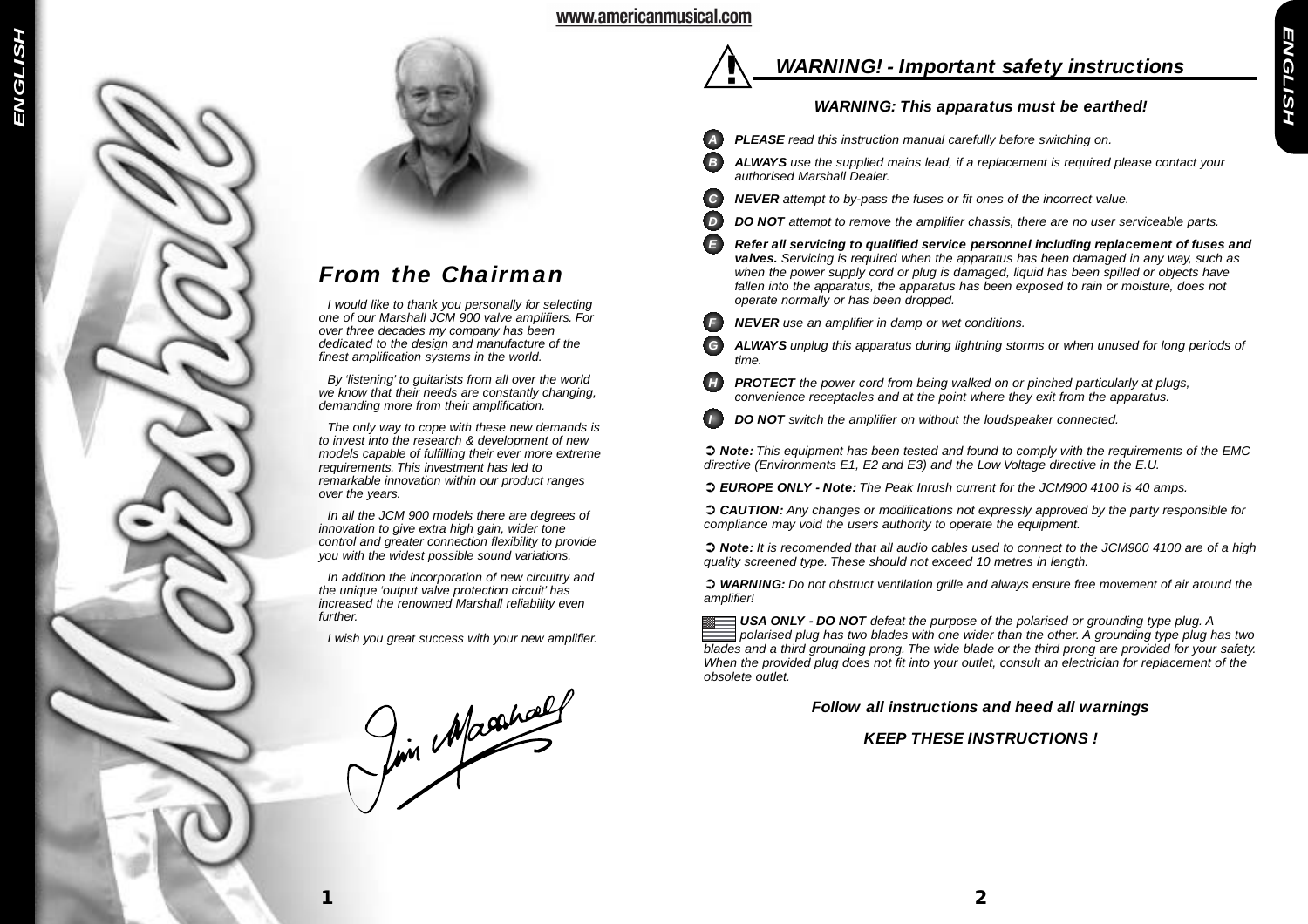# *HI GAIN DUAL REVERB*

The Dual Reverb range was designed for versatility with two independently controlled footswitchable channels, each voiced totally differently.

Channel A is voiced for brilliant clean tones with the gain control (item 2) on lower settings and crunch to lower gain lead as you turn it up.

Channel B is boosted with enough gain (item 3), for fearsome lead tones, ranging from classic on lower settings to contemporary screaming solos on maximum.

Channel master volumes (items 9 & 11) and individual channel reverb controls (items 8 & 10) give you incredible control and all round versatility in either, head or combo form.

# *VA LVE OUTPUT POWER*

The JCM 900 range use high quality 5881 output valves (x2 in 50 Watt models, x4 in 100 Watt models) for their unique distortion properties and fluid tone.

With most valve amplifiers, particularly Marshalls', the best sounds are achieved when the Master Volumes are set high enough to be utilising the driving power of the output valves to the full.

This delicate working balance between the pre-amp and power amp levels can only be achieved by experimentation.

You will find that all the JCM 900 models like to work hard and are designed to withstand prolonged use at full power quite readily. The PB100 Power attenuator is ideal for this use (connects between amp and cabinets) as it will allow you to run your amp at full power but keep the overall volume low.

The important thing to remember here is that it is the interaction between all the controls that plays a part in achieving your sound.

### **FRONT PANEL FUNCTIONS**

#### 1. Input Jack

Connects the instrument to the amplifier. (A high quality screened lead must be used).

2. Channel 'A' Pre-Amp Gain Control Sets the gain level for channel "A". Lower settings give clean sounds - higher settings for medium drive and crunch rhythm.

3. Channel 'B' Lead Gain Control Sets the gain level for boosted Channel B. Lower settings give slight overdrive - higher settings for maximum drive and sustain.

4,5,6 & 7. Treble, Middle, Bass & Presence Passive rotary equalisation circuit. These interactive controls provide a wide range of tonal possibilities for both channels.

8. Reverb Control Channel A Controls the amount of reverb on Channel 'A'.

9. Master Volume Channel A Controls the overall volume level of Channel 'A'.

10. Reverb Control Channel B Controls the amount of reverb on Channel 'B'. 11. Master Volume Channel B Controls the overall volume level of Channel 'B'.

12. Channel B 'ON' Push Switch/LED Indicates red when Channel 'B' is selected either manually or by remote footswitch (models P802).

13. Footswitch Jack Socket Connects the remote dual footswitch (models P802) for reverb ON/OFF and Channel A/B switching.

14. Standby Switch Allows the amplifier to remain at 'standby' (i.e. the valve heaters remain on, ready for instant use, but without the signal circuit being active).

15. Power Switch On/Off switch for total mains power to the amplifier.

### **REAR PANEL FUNCTIONS**

### 1. Effects Loop Level Control

Adjusts the level of the effects loop from - 10dBV to + 4dBm. Higher settings match modern effects processors and lower settings match floor pedals.

### Note:

Some effects such as distortion and compression are best suited to connection via the front panel input as opposed to the loop.

2. Effects Send Socket

Jack socket for connection to the input of external effects processor.

3. Effects Return Socket

Jack socket for the connection from the output of external effects processor.

4. Recording Compensated Line-Out **Socket** 

Jack socket for direct connection to recording equipment or PA system. The signal is specially filtered for optimum recording performance.

5. Direct Line-Out Socket Unfiltered pre-amp signal for connection to external power amplifiers.

6. Impedance Selector Switch

Two-way switch for matching the amplifier to speaker impedance. Amp heads feature 8 or 16 Ohm operation. Combo versions feature 4 or 8 Ohm options.

7. Loudspeaker Output Jack Sockets Parallel wired jacks for linking speaker cabinets. Ensure that the speaker system is easily capable of handling the full amplifier power and that the impedance (item 6) is correctly selected. If in doubt consult your dealer.

### 8. Output Mode Switch

Switches the amplifier from high to low power output. The "low" setting configures the output stage to "triode" operation, which gives half the rated output (i.e. 25 Watts on 50 Watts models or 50 Watts on 100 Watt models). The "high" power position gives "pentode" operation for the full rated output.

### 9 & 10. Valve Failure LED (OPV1-OPV4) Valve Fuse (OPV1-OPV4)

In the case of output valve failure (OPV1- OPV4), the fuse (item 10) will operate and illuminate LED (item 9). The amplifier will continue to function on reduced power (Using OPV2-OPV3 Only). Service should be obtained as soon as possible to prevent the premature ageing of (OPV2-OPV3).

11 & 12. Valve Failure LED (OPV2-OPV3) Valve Fuse (OPV2-OPV3) Similar functions to items (9) and (10) but operating on OPV2 and OPV3.

13. Mains Power Input Connects the amplifier to the mains power supply.

#### Note:

Always ensure that the incoming mains voltage matches that of the amplifier. If in doubt consult your Marshall dealer.

14. Mains Power Fuse

Protects the amplifier and mains supply in the event of a fault.

#### Note:

Always ensure that the fuse value matches the labelling on the amplifier rear panel. If in doubt consult your dealer.